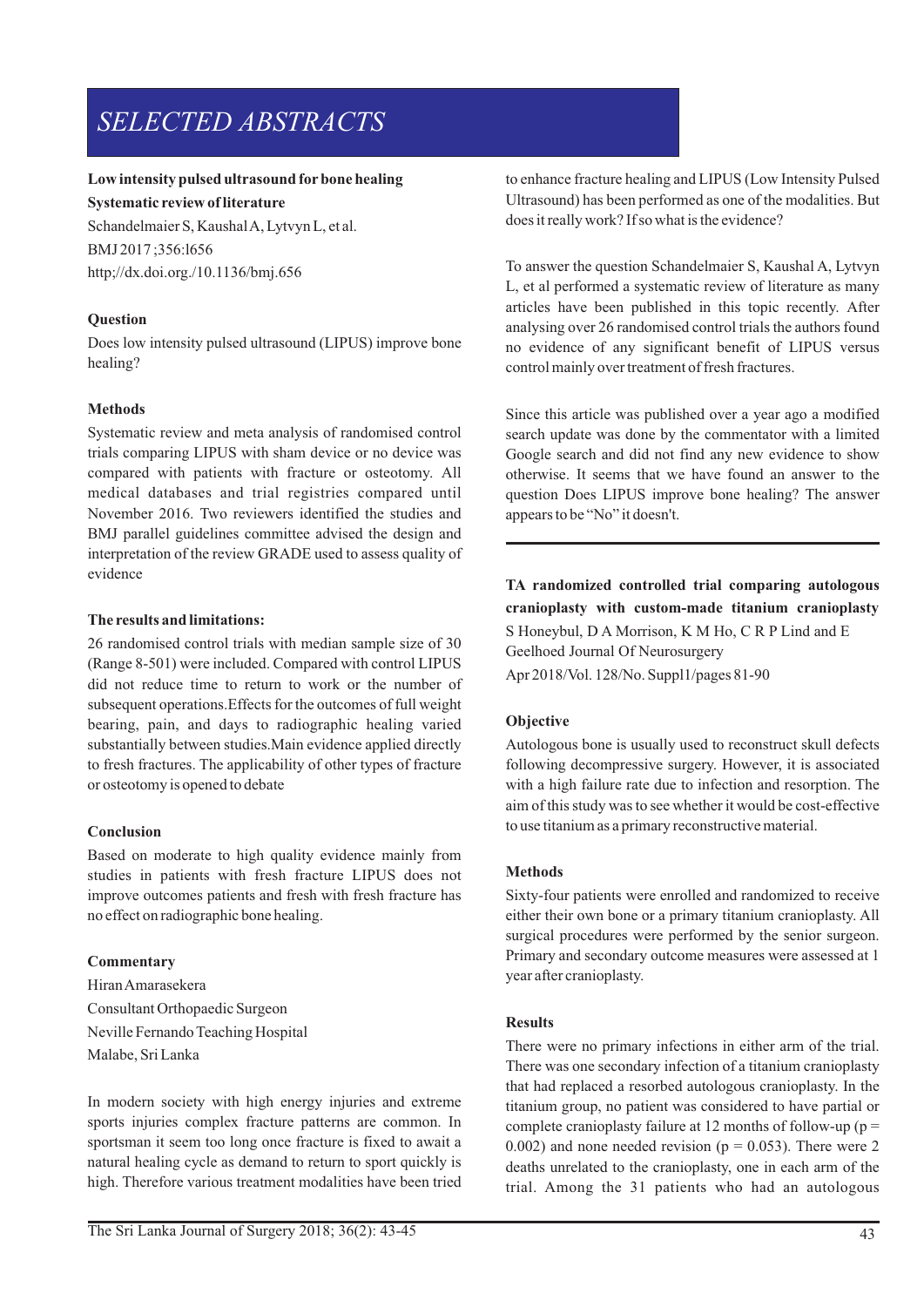cranioplasty, 7 patients (22%) had complete resorption of the autologous bone such that it was deemed a complete failure. Partial or complete autologous bone resorption appeared to be more common among young patients than older patients (32 vs 45 years old,  $p = 0.013$ ). The total cumulative cost between the 2 groups was not significantly different (mean difference A\$3281, 95% CI \$-9869 to \$3308; p = 0.327).

# **Conclusions**

Primary titanium cranioplasty should be seriously considered for young patients who require reconstruction of the skull vault following decompressive craniectomy.

# **Commentary**

Dr. Ruvini Abeygunaratne Consultant Neurosurgeon, Hope Hospital, Manchester, Lanka hospitals, Colombo, Sri Lanka.

This is an important study especially in its relevance to developing countries where resources and funding for Titanium cranioplasties is scarce. The traditional method of storing the removed bone in the patient subcutaneous fat in the abdomen maybe making a comeback as it appears that there isant a significant increase in the infection rate and failure comparing the two. But it is highlighted that as the resorption rate is 22% which is a significant factor that needs to be taken into consideration and therefore a titanium cranioplasty should be seriously considered the first line for younger patients. As the storage facilities have improved we are now able to preserve autologous bone grafts for a longer period of time.

# **Characterization and Optimal Management of High-risk Pancreatic Anastomoses During Pancreatoduodenectomy**

Ecker, Brett, L., MD; McMillan, Matthew, T., BA; Asbun, Horacio et al.

Annals of Surgery: –April 2018 - Volume 267 - Issue 4 p 608616

doi: 10.1097/SLA.0000000000002327

# **Objective**

The aim of this study was to identify the optimal fistula mitigation strategy following pancreaticoduodenectomy.

# **Background**

The utility of technical strategies to prevent clinically relevant postoperative pancreatic fistula (CR-POPF) following pancreatoduodenectomy (PD) may vary by the circumstances of the anastomosis. The Fistula Risk Score (FRS) identifies a distinct high-risk cohort (FRS 7 to 10) that demonstrates substantially worse clinical outcomes. The value of various fistula mitigation strategies in these particular high-stakes cases has not been previously explored.

# **Methods**

This multinational study included 5323 PDs performed by 62 surgeons at 17 institutions. Mitigation strategies, including both technique related (ie, pancreatogastrostomy reconstruction; dunking; tissue patches) and the use of adjuvant strategies (ie, intraperitoneal drains; anastomotic stents; prophylactic octreotide; tissue sealants), were evaluated using multivariable regression analysis and propensity score matching.

# **Results**

Atotal of 522 (9.8%) PDs met high-risk FRS criteria, with an observed CR-POPF rate of 29.1%. Pancreatogastrostomy, prophylactic octreotide, and omission of externalized stents were each associated with an increased rate of CR-POPF (all  $P < 0.001$ ). In a multivariable model accounting for patient, surgeon, and institutional characteristics, the use of external stents [odds ratio (OR) 0.45, 95% confidence interval (95% CI) 0.25–0.81] and the omission of prophylactic octreotide (OR 0.49, 95% CI 0.30–0.78) were independently associated with decreased CR-POPF occurrence. In the propensity score matched cohort, an "optimal" mitigation strategy (ie, externalized stent and no prophylactic octreotide) was associated with a reduced rate of CR-POPF(13.2% vs 33.5%,  $P < 0.001$ ).

# **Conclusions**

The scenarios identified by the high-risk FRS zone represent challenging anastomoses associated with markedly elevated rates of fistula. Externalized stents and omission of prophylactic octreotide, in the setting of intraperitoneal drainage and pancreaticojejunostomy reconstruction, provides optimal outcomes.

## **Commentary**

Dr S Sivaganesh MS FRCS PhD Senior Lecturer & Honorary Consultant Surgeon Department of Surgery University of Colombo, Sri Lanka

This feature aims to address optimal care of those patients at high risk of clinically relevant postoperative pancreatic fistulae (CR-POPF), the proverbial Achilles heel of the Whipple procedure. It uses the Fistula Risk Score (FRS), a ten point validated score predicting risk of developing ISGPF (grades B/C) CR-POPF following pancreatoduodenectomy. The FRS further validates previous literature on risk factors